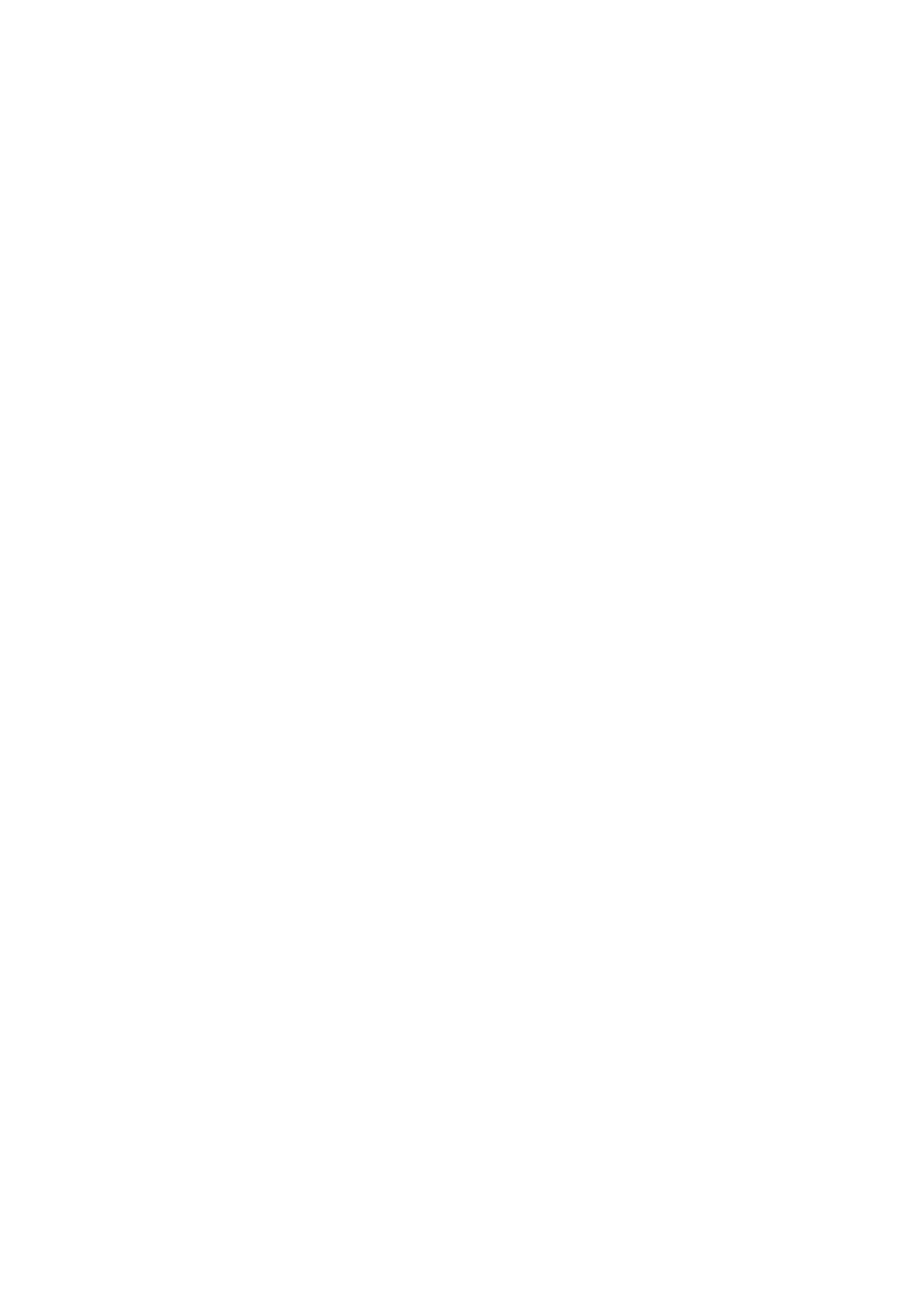# **Personnel**

## **Gas Technical Standards Committee**

| Chairman                   | Kwang-Won Lee, Professor of Hoseo University                                              |  |
|----------------------------|-------------------------------------------------------------------------------------------|--|
| Vice-Chairman              | Seung-Hoon Nam, Principal Researcher of KRISS                                             |  |
|                            |                                                                                           |  |
| Ex Officio Member          | Hui-Won Lee, Manager of Energy Safety Department, Ministry<br>of Trade, Industry & Energy |  |
|                            | Hae-Myeong Yang, Director of Technology and Safety, Korea<br>Gas Safety Corporation       |  |
| High-Pressure Gas          | Seung-Hoon Nam, Principal Researcher of KRISS                                             |  |
|                            | Beom-Seok Lee, Principal Professor of Kyung Hee University                                |  |
|                            | Dong-Myeong Ha, Professor of Semyung University                                           |  |
|                            | Chang-Gi Kim, Principal Researcher of Korea Institute of<br>Machinery and Materials       |  |
|                            | Hyuk-Myun Kwon, Director General of Occupational Safety &<br>Health Research Institute    |  |
|                            | Su-Dong Byun, CEO of Q-Best                                                               |  |
| Liquefied<br>Petroleum Gas | Doo-Seon Park, Managing Director of Daesung Industrial Gas<br>Co., Ltd                    |  |
|                            | Hyeong-Hwan Ann, Professor of Korea National University of<br>Transportation              |  |
|                            | Byeong-Hak Choei, Professor of Gangneung-Wonju National<br>University                     |  |
|                            | Seong-Min Lee, Director of KOGAS Research Institute                                       |  |
|                            | Yong-Gwon Lee, Vice-President of EG CNE Co., Ltd                                          |  |
|                            | Gi-hyeon Jang, Director of Kiturmi                                                        |  |
|                            | Jeong-Sik Chon, Direto of E1 CO., Ltd.                                                    |  |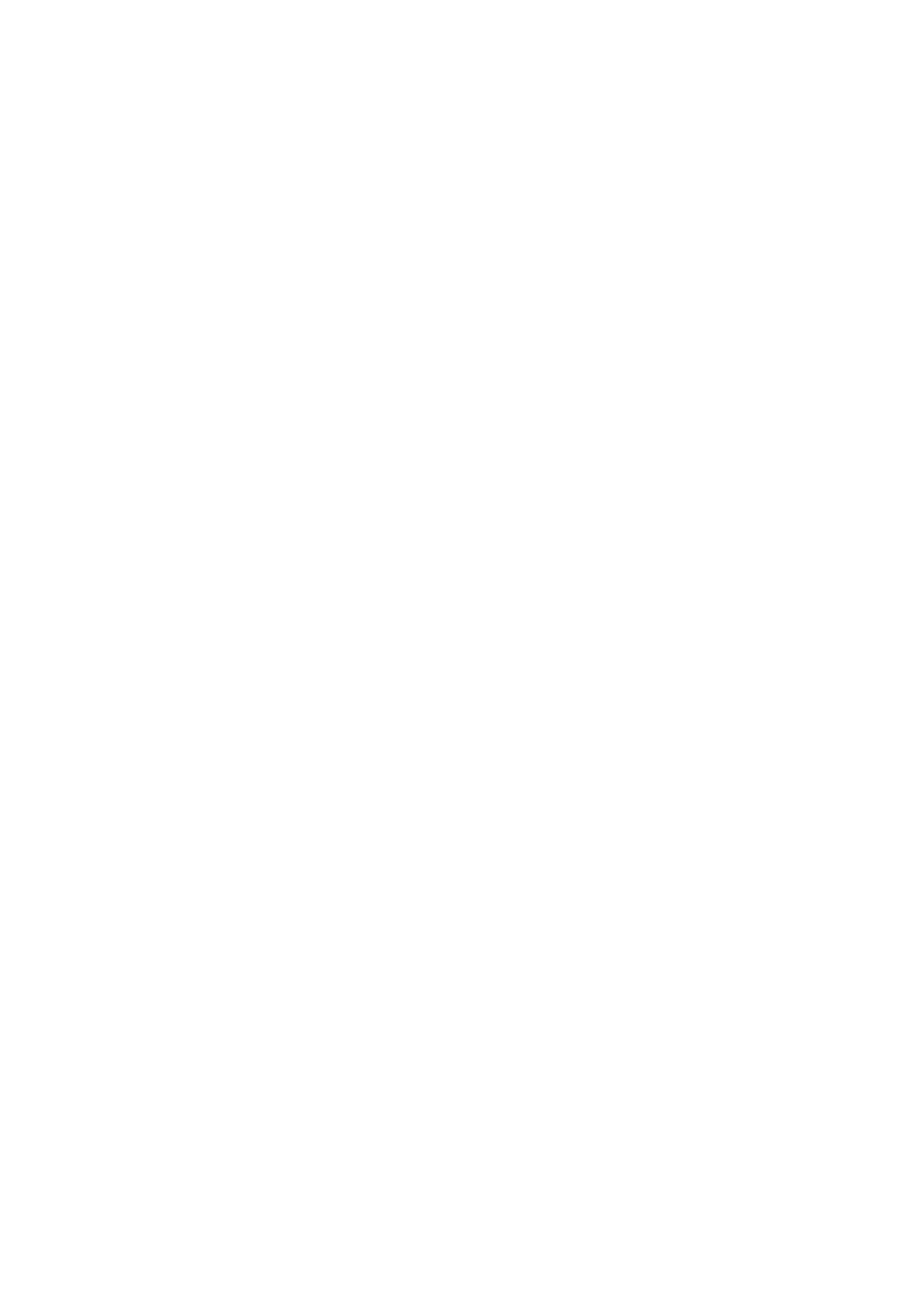| History of Establishment and Revision of KGS Code |                                                                                                                 |  |
|---------------------------------------------------|-----------------------------------------------------------------------------------------------------------------|--|
| Code No.                                          | KGS AC212 2019                                                                                                  |  |
| <b>Code Title</b>                                 | Code for Facilities, Technology and Inspection for Manufacturing<br>of Seamless Cylinders for High-Pressure Gas |  |

| Date              | Item                                                                                |  |
|-------------------|-------------------------------------------------------------------------------------|--|
| December 30, 2008 | Established (Notification of the Ministry of Knowledge Economy,<br>No. 2008-379)    |  |
| May 15, 2009      | Revised (Notification of the Ministry of Knowledge Economy, No.<br>2009-193)        |  |
| June 29, 2009     | Revised (Notification of the Ministry of Knowledge Economy, No.<br>2009-250)        |  |
| January 6, 2010   | Revised (Notification of the Ministry of Knowledge Economy, No.<br>2009-480)        |  |
| January 3, 2011   | Revised (Notification of the Ministry of Knowledge Economy, No.<br>2010-489)        |  |
| May 25, 2011      | Revised (Notification of the Ministry of Knowledge Economy, No.<br>2011-261)        |  |
| June 26, 2012     | Revised (Notification of the Ministry of Knowledge Economy, No.<br>2012-313)        |  |
| December 28, 2012 | Revised (Notification of the Ministry of Knowledge Economy, No.<br>2012-549)        |  |
| December 31, 2013 | Revised (Notification of the Ministry of Trade, Industry & Energy,<br>No. 2013-353) |  |
| May 27, 2014      | Revised (Notification of the Ministry of Trade, Industry & Energy<br>No. 2014-231)  |  |
| November 17, 2014 | Revised (Notification of the Ministry of Trade, Industry & Energy<br>No. 2014-589)  |  |

1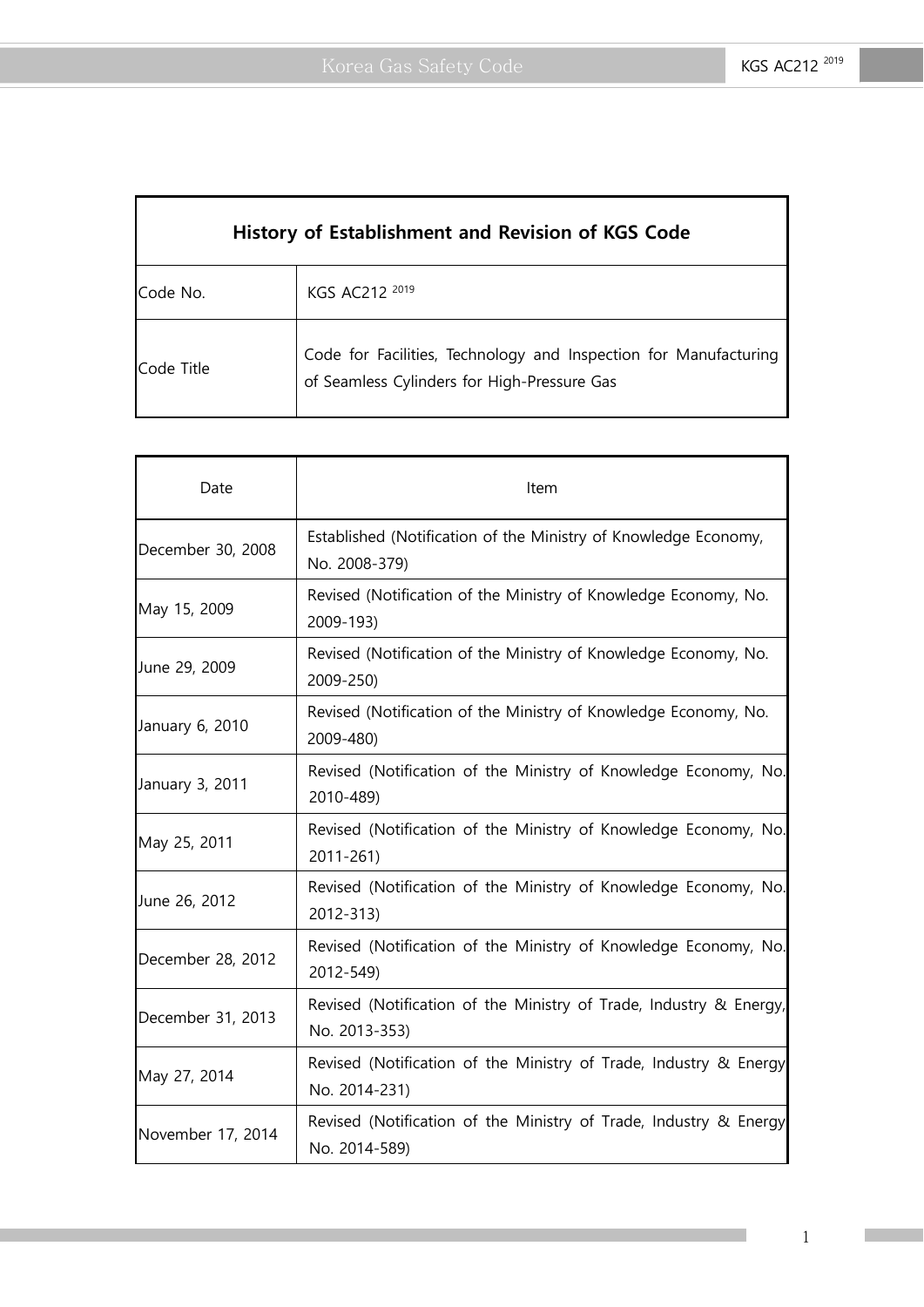| June 10, 2015      | Revised (Notification of the Ministry of Trade, Industry & Energy<br>No. 2015-331) |
|--------------------|------------------------------------------------------------------------------------|
| August 7, 2015     | Revised (Notification of the Ministry of Trade, Industry & Energy<br>No. 2015-436) |
| December 10, 2015  | Revised (Notification of the Ministry of Trade, Industry & Energ<br>No. 2015-641)  |
| January 8, 2016    | Revised (Notification of the Ministry of Trade, Industry & Energy<br>No. 2016-6)   |
| July 11, 2016      | Revised (Notification of the Ministry of Trade, Industry & Energy<br>No. 2016-354) |
| December 15, 2016  | Revised (Notification of the Ministry of Trade, Industry & Energy<br>No. 2016-638) |
| June 2, 2017       | Revised (Notification of the Ministry of Trade, Industry & Energy<br>No. 2017-298) |
| September 29, 2017 | Revised (Notification of the Ministry of Trade, Industry & Energy<br>No. 2017-475) |
| April 10, 2018     | Revised (Notification of the Ministry of Trade, Industry & Energy<br>No. 2018-193) |
| October 16, 2018   | Revised (Notification of the Ministry of Trade, Industry & Energy<br>No. 2018-512) |
| August 14, 2019    | Revised (Notification of the Ministry of Trade, Industry & Energy<br>No. 2019-489) |
|                    |                                                                                    |
|                    |                                                                                    |
|                    |                                                                                    |
|                    |                                                                                    |
|                    |                                                                                    |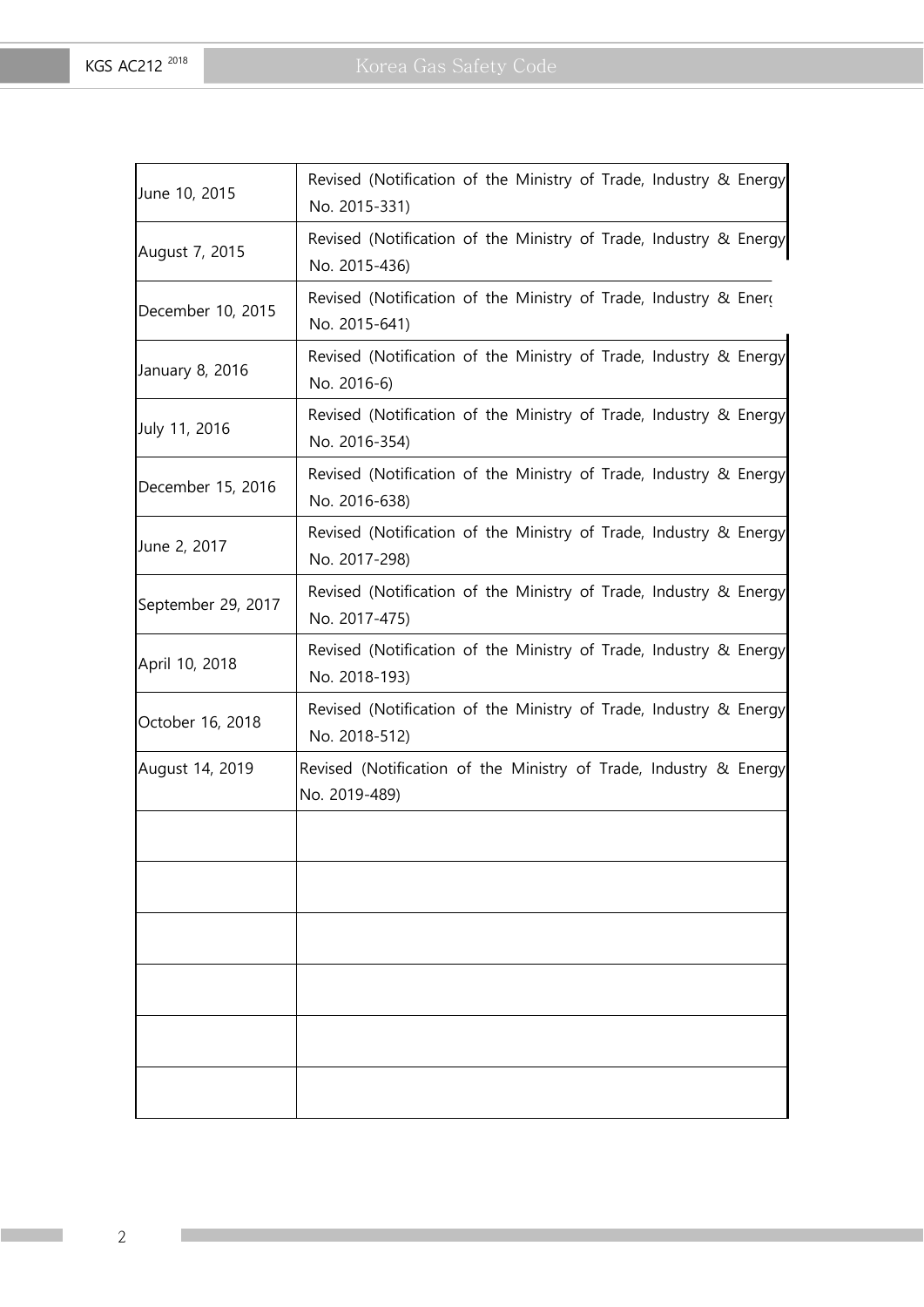# **Table of Contents**

| 1.3.2 Manufacturing registration standard for foreign cylinders <revised june<="" on="" td=""><td></td></revised> |  |
|-------------------------------------------------------------------------------------------------------------------|--|
|                                                                                                                   |  |
|                                                                                                                   |  |
|                                                                                                                   |  |
|                                                                                                                   |  |
|                                                                                                                   |  |
|                                                                                                                   |  |
|                                                                                                                   |  |
|                                                                                                                   |  |
|                                                                                                                   |  |
|                                                                                                                   |  |
|                                                                                                                   |  |
|                                                                                                                   |  |
|                                                                                                                   |  |
|                                                                                                                   |  |
|                                                                                                                   |  |
|                                                                                                                   |  |
|                                                                                                                   |  |
|                                                                                                                   |  |
|                                                                                                                   |  |
|                                                                                                                   |  |
|                                                                                                                   |  |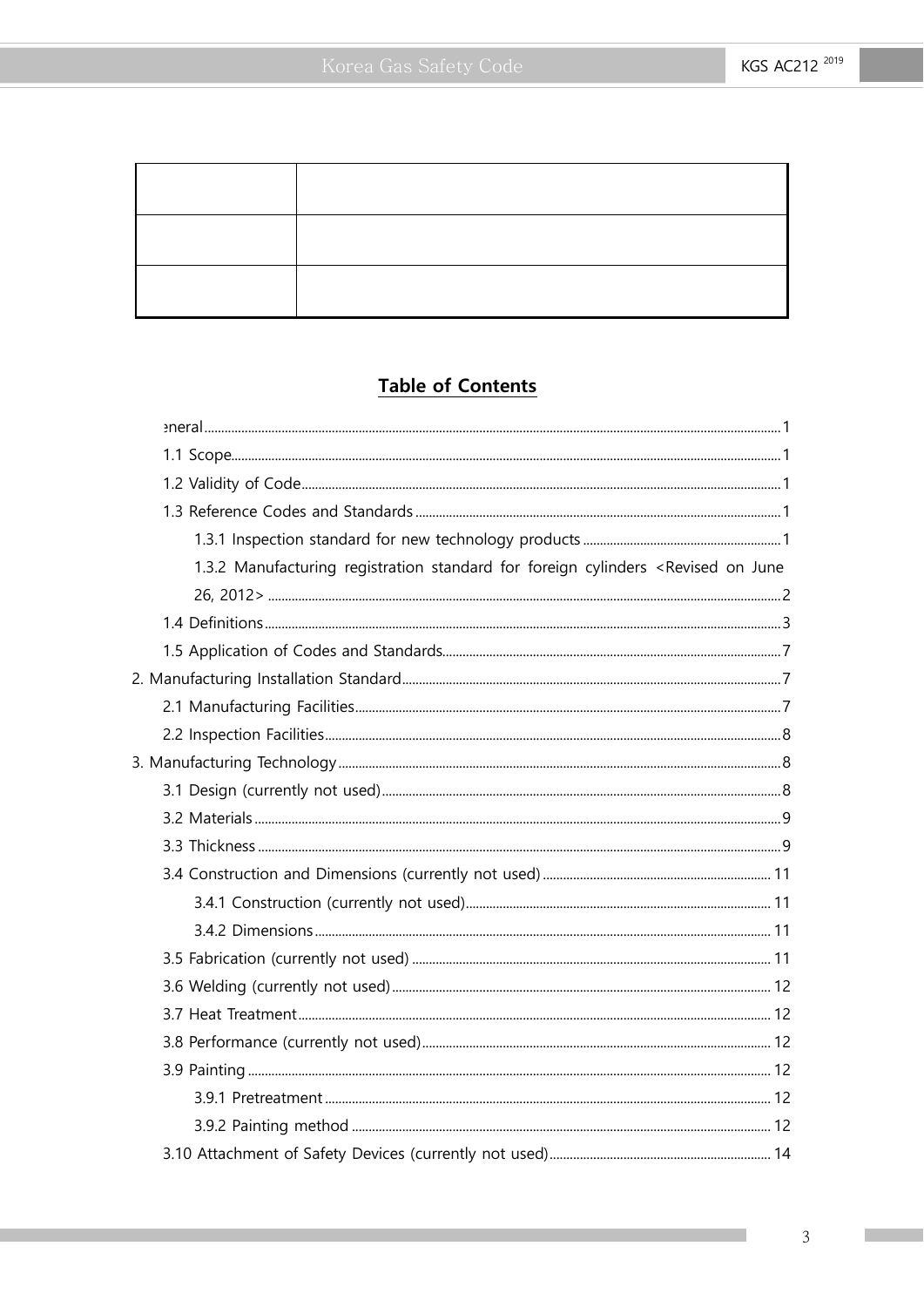KGS AC212<sup>2018</sup>

| 4.5.2 Partial exception from inspection <revised 2012="" 26,="" june="" on="">  43</revised>                    |    |
|-----------------------------------------------------------------------------------------------------------------|----|
|                                                                                                                 |    |
| 5. Re-inspection Standard (Not Applicable) <newly 2010="" 6,="" established="" january="" on=""> 44</newly>     |    |
| 6. Other Manufacturing and Inspection Standards <newly 2010="" 6,="" established="" january="" on="">44</newly> |    |
|                                                                                                                 |    |
| Appendix A General Standard for Operation of Quality Control System for Gas Cylinder                            |    |
| Manufacturing Plants                                                                                            | 45 |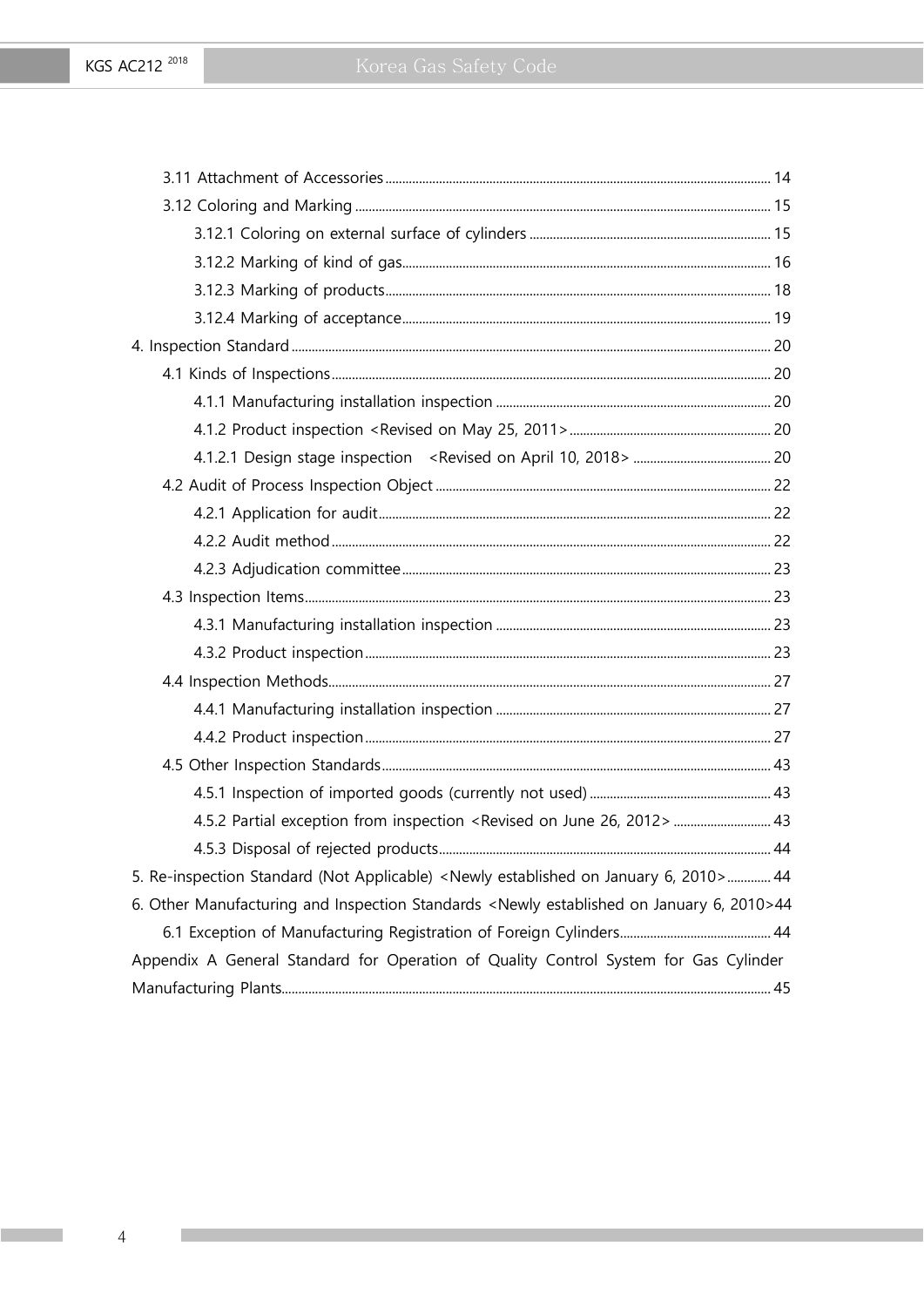# **Code for Facilities, Technology and Inspection for Manufacturing of Seamless Cylinders for High-Pressure Gases**

#### **1. General**

#### **1.1 Scope**

This code applies to facilities, technology and inspection for manufacturing of seamless cylinders (hereinafter referred to as "cylinders") among cylinders in conformity to the High-Pressure Gas Safety Control Act (hereinafter referred to the "Act"), Article 3, Clause 2. However, disposable cylinders which are manufactured for aerosol cutting and welding and of which internal volume is not over 1 liter shall conform to KGS AC 311 (Code for Facilities, Technology and Inspection for Manufacturing of Soldered or Joined Cylinders for High-Pressure Gases).

#### **1.2 Validity of Code**

**1.2.1** This Code has passed the deliberation and resolution by Gas Technical Standards Committee (Bill No. 2019-6, July 19, 2019) in accordance with the Act, Article 22-2, Clause 2, has been approved by the Minister of Trade, Industry & Energy (Notification No. 2019- 489 of the Ministry of Trade, Industry & Energy, August 14, 2019), and is valid and effective as the detailed standards in conformity to the Act, Article 22-2, Clause 1.

**1.2.2** Conformity to this Code is deemed to conform to Table 10 of the Enforcement Regulation in accordance with the Act, Article 22-2, Clause 4.

#### **1.3 Reference Codes and Standards**

#### **1.3.1 Inspection standard for new technology products**

1